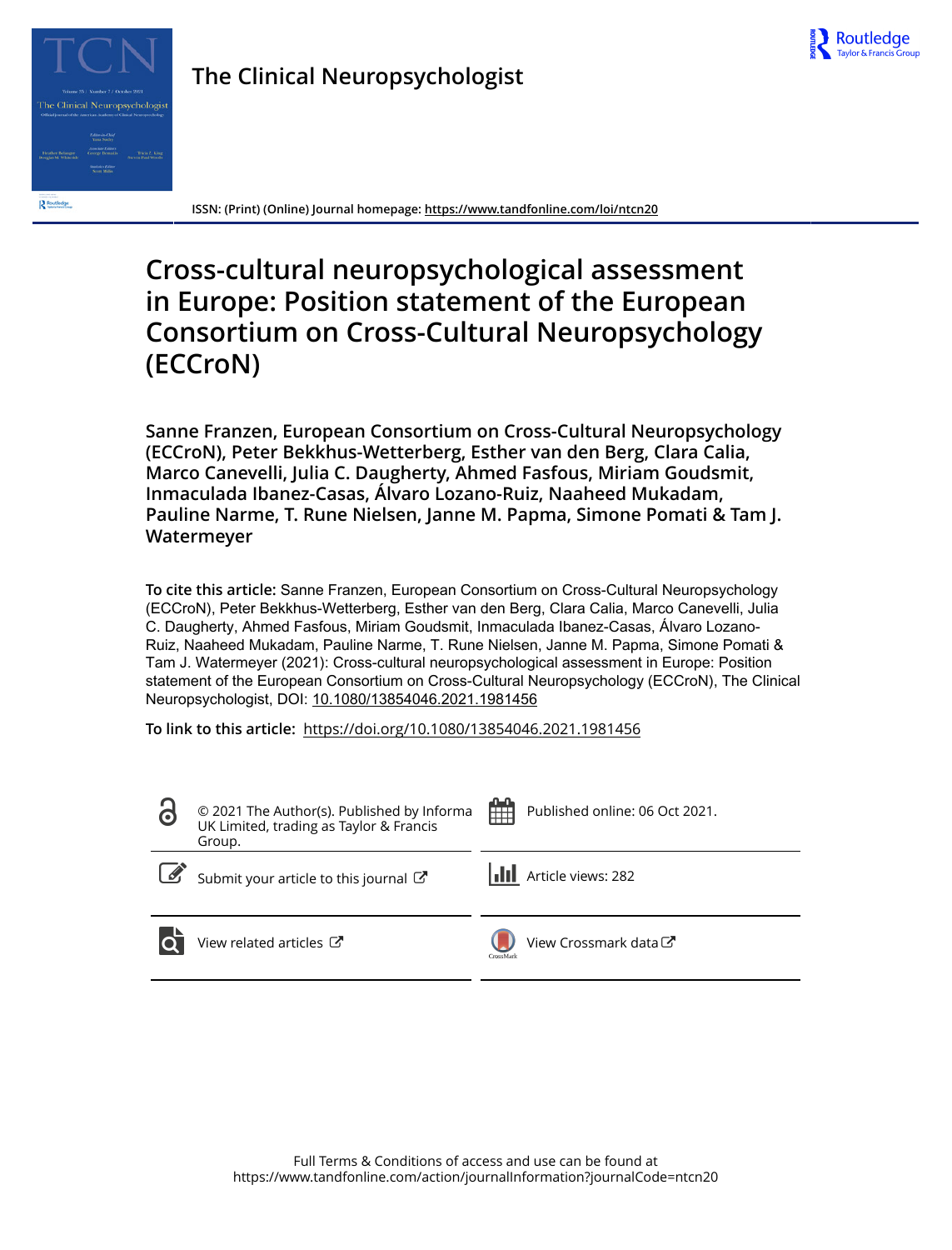**a** OPEN ACCESS

## **Cross-cultural neuropsychological assessment in Europe: Position statement of the European Consortium on Cross-Cultural Neuropsychology (ECCroN)**

S[a](#page-1-0)nne Franzen<sup>a</sup>, on behalf of the European Consortium on Cross-Cultural Neuropsychology (ECCroN)

<span id="page-1-0"></span>a Department of Neurology, Erasmus MC - University Medical Center, Rotterdam, The Netherlands;

#### **ABSTRACT**

**Objective:** Over the past decades European societies have become increasingly diverse. This diversity in culture, education, and language significantly impacts neuropsychological assessment. Although several initiatives are under way to overcome these barriers – e.g. newly developed and validated test batteries – there is a need for more collaboration in the development and implementation of neuropsychological tests, such as in the domains of social cognition and language. **Method:** To address these gaps in cross-cultural neuropsychological assessment in Europe, the European Consortium on Cross-Cultural Neuropsychology (ECCroN) was established in 2019. **Results:** ECCroN recommends taking a broad range of variables into account, such as linguistic factors, literacy, education, migration history, acculturation and other cultural factors. We advocate against race-based norms as a solution to the challenging interpretation of group differences on neuropsychological tests, and instead support the development, validation, and standardization of more widely applicable/cross-culturally applicable tests that take into account interindividual variability. Last, ECCroN advocates for an improvement in the clinical training of neuropsychologists in culturally sensitive neuropsychological assessment, and the development and implementation of guidelines for interpreter-mediated neuropsychological assessment in diverse populations in Europe. **Conclusions:** ECCroN may impact research and clinical practice by contributing to existing theoretical frameworks and by improving the assessment of diverse individuals across Europe through collaborations on test development, collection of normative data, cross-cultural clinical training, and interpreter-mediated assessment.

#### ARTICLE HISTORY

Received 16 April 2021 Accepted 10 September 2021 Published online 06 October 2021

Routledge Tavlor & Francis Group

Check for updates

#### **KEYWORDS**

Culturally competent care; culture; education; literacy; ethnicity

**CONTACT** Sanne Franzen  $\Omega$  [s.franzen@erasmusmc.nl](mailto:s.franzen@erasmusmc.nl)  $\Omega$  Department of Neurology, Erasmus MC - University Medical Center, Rotterdam, The Netherlands

© 2021 The Author(s). Published by Informa UK Limited, trading as Taylor & Francis Group.

This is an Open Access article distributed under the terms of the Creative Commons Attribution-NonCommercial-NoDerivatives License ([http://creativecommons.org/licenses/by-nc-nd/4.0/\)](http://creativecommons.org/licenses/by-nc-nd/4.0/), which permits non-commercial re-use, distribution, and reproduction in any medium, provided the original work is properly cited, and is not altered, transformed, or built upon in any way.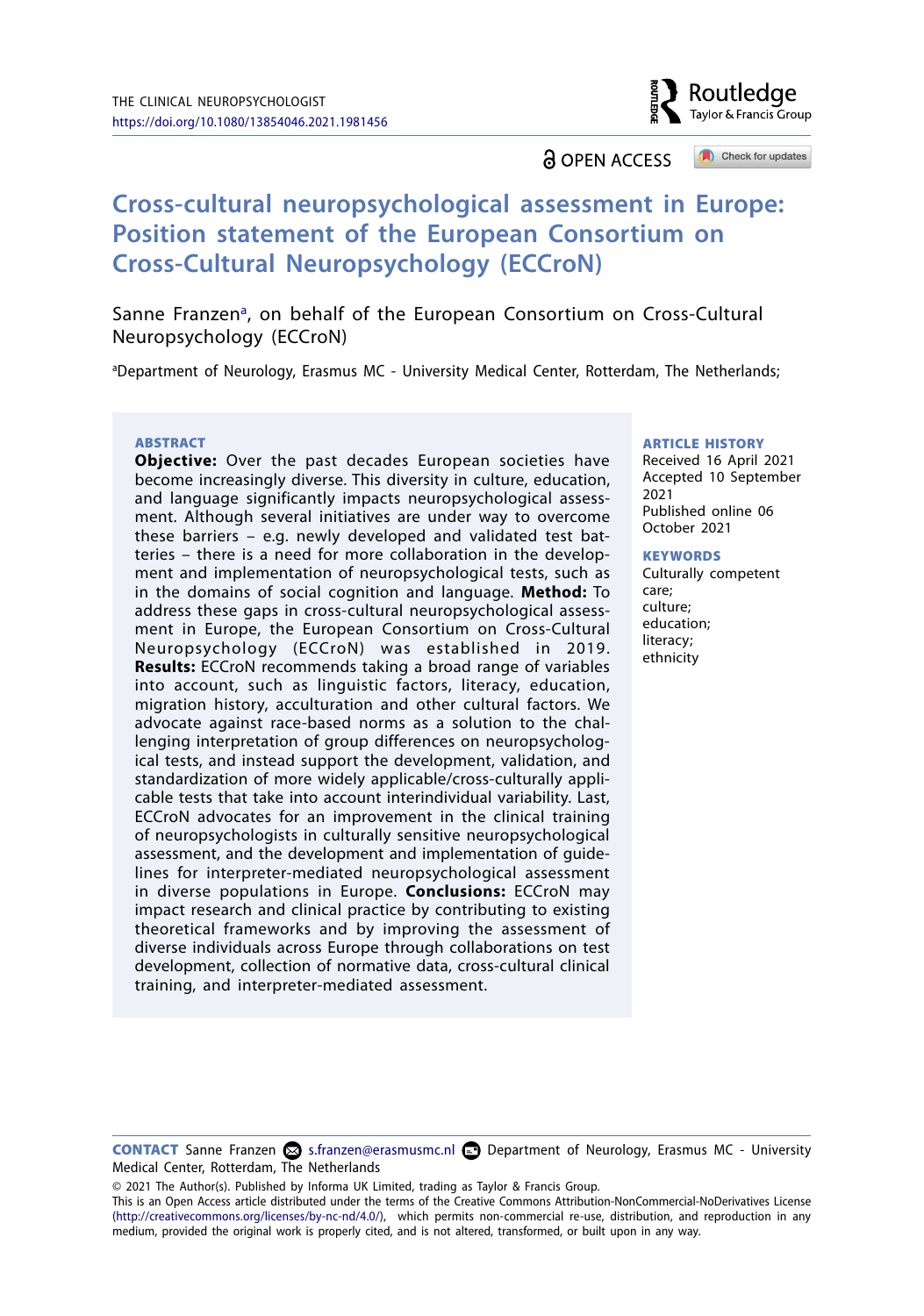In this position paper, we provide a general overview of the challenges to and status of cross-cultural neuropsychological assessment in Europe, and subsequently present the standpoints and potential impact of the newly formed European Consortium on Cross-Cultural Neuropsychology (ECCroN). These standpoints reflect the emerging scientific evidence in cross-cultural neuropsychology in Europe as well as the combined clinical and research experience of the individual consortium members.

## **Europe: a continent with unique challenges to neuropsychological assessment**

<span id="page-2-8"></span><span id="page-2-6"></span><span id="page-2-0"></span>Over the past decades European societies have become increasingly diverse. Following decolonialization in the second half of the twentieth century, inhabitants of former European colonies immigrated to European countries, such as North Africans in France and Afro-Caribbean and South-Asian people in the United Kingdom (van Mol & de Valk, [2016\)](#page-12-0). Furthermore, in times of economic prosperity, European countries have traditionally relied upon a (low-educated) labor force recruited in countries outside and within the European Union to carry out low-skilled labor work (Diez Guardia & Pichelmann, [2006](#page-10-0); van Mol & de Valk, [2016\)](#page-12-1). In addition, refugees and asylum seekers have fled to Europe from the 1980s onwards (Diez Guardia & Pichelmann, [2006](#page-10-1); United Nations High Commissioner for Refugees, [2001](#page-12-2)). Combined with those individuals born in European countries, including indigenous minorities such as the Sámi in the northern parts of Norway, Sweden, and Finland, Travelers in Ireland and the United Kingdom, and Romani people throughout Europe, this makes for a strikingly culturally and educationally diverse European population. Furthermore, Europe is characterized by remarkable linguistic diversity. In addition to the languages spoken by those from outside Europe, many of Europe's inhabitants are bilingual or multilingual, and foreign language learning is part of the school curriculum in most European countries (European Commission/EACEA/Eurydice, [2017\)](#page-10-2). Many countries have multiple official languages and/or nationally recognized/(co-)official dialects; for example, in Spain, people may speak Spanish, as well as other languages such as Catalan, Basque, Galician (Spanish Const. art. 3, [1978](#page-12-3)), or several other dialects.

<span id="page-2-7"></span><span id="page-2-5"></span><span id="page-2-4"></span><span id="page-2-3"></span><span id="page-2-2"></span><span id="page-2-1"></span>Several of these populations – but particularly the "guest workers" who immigrated to Europe between 1950–1974 – are at risk of developing cognitive impairment, due to a higher prevalence of medical conditions such as diabetes (Kunst et al., [2011](#page-11-0)), stroke (Kunst et al., [2011](#page-11-1)), hypertension (van Laer et al., [2018](#page-12-4)) and dementia disorders (Selten et al., [2020\)](#page-12-5). Inevitably, neuropsychologists will therefore increasingly encounter culturally, linguistically, and educationally diverse individuals in clinical practice. However, this diversity significantly impacts neuropsychological assessment, and assessment practices therefore need to be adapted to suit these diverse populations – a need that has been internationally recognized (e.g. Rivera Mindt et al., [2010](#page-12-6)).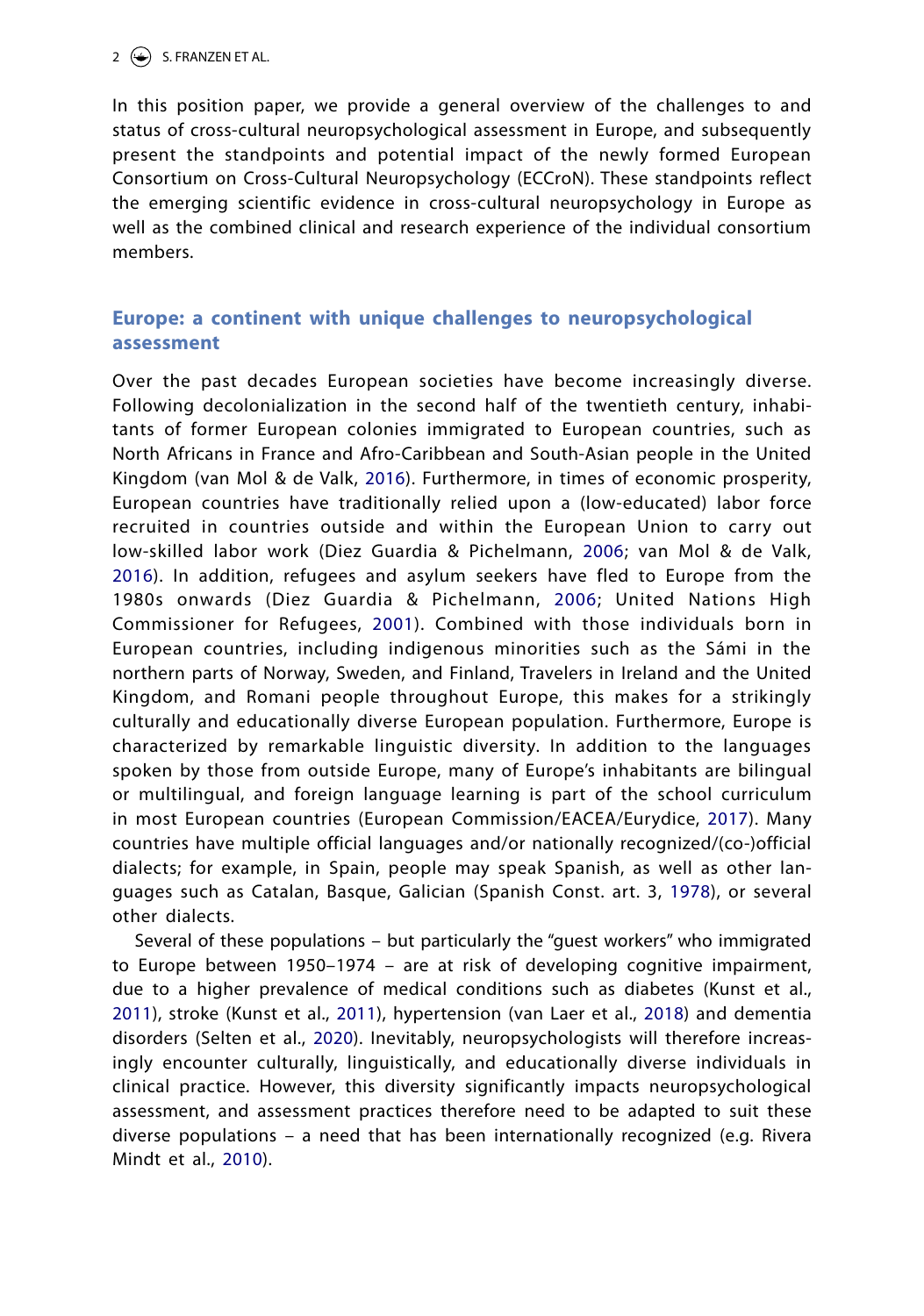<span id="page-3-0"></span>A recent Delphi study (Franzen et al., [2020\)](#page-10-3) revealed that several initiatives are under way to address some of the most urgent issues in adult cross-cultural neuropsychology in Europe, such as the development of memory tests and screening tools that may support a culture-sensitive cognitive assessment. One important tool to result from these initiatives is the European Cross-Cultural Neuropsychological Test Battery (Nielsen et al., 2018). The Delphi study also highlighted a need for more collaboration in the development, publishing, and implementation of neuropsychological tests developed in Europe, as well as a need for more research in the domains of social cognition and language in particular. In addition, it revealed pressing matters regarding training clinicians in cross-cultural neuropsychological assessment and working with interpreters in interpreter-mediated assessments. However, these issues are not specific to adult cross-cultural neuropsychology, as the field of pediatric neuropsychology faces similar – as well as unique – challenges to cross-cultural neuropsychological assessment.

To address these gaps in cross-cultural neuropsychological assessment in Europe, ECCroN was established in late 2019 by 16 specialists from ten countries; founding consortium members represent the Netherlands, Denmark, Norway, England, Scotland, France, Spain, and Italy, as well as two specialists from the United States of America and the State of Palestine working on multinational projects with one or more European site(s). ECCroN is currently actively reaching out to specialists working with pediatric and adult diverse populations in other European countries and invites others working in European contexts to join the consortium by reaching out to the consortium members. ECCroN convenes in monthly to bimonthly web-based video conferences, as well as at European conferences, such as the biennial meeting of the Federation of European Neuropsychological Societies (FESN). In the next paragraphs, we outline the main standpoints of ECCroN.

## **Towards a broad definition and measurement of diversity: ECCroN recommends taking into account lifetime demographics and contextual factors**

<span id="page-3-1"></span>ECCroN proposes a broad definition of diversity in neuropsychology; instead of just studying those born in different countries or those of different ethnic groups, ECCroN recommends taking a broad range of variables into account, such as linguistic factors (e.g. dialect, age of second language acquisition), literacy, education, migration history, acculturation and other cultural factors, as well as other relevant social determinants of health (see e.g. Glymour & Manly, [2008\)](#page-10-4). For example, most neuropsychological tests have been developed for educated people and may not be suitable for individuals with low literacy skills, regardless of their country of origin. In addition, norms that are representative of the cultural, educational, and linguistic diversity in Europe are lacking for most tests.

In the United States, many informative group level variables may be drawn from state or national databases, such as relevant indicators of educational quality – the length of the school term, the average number of school days the student attended, and the student to teacher ratio (Glymour & Manly, [2008\)](#page-10-5). These factors provide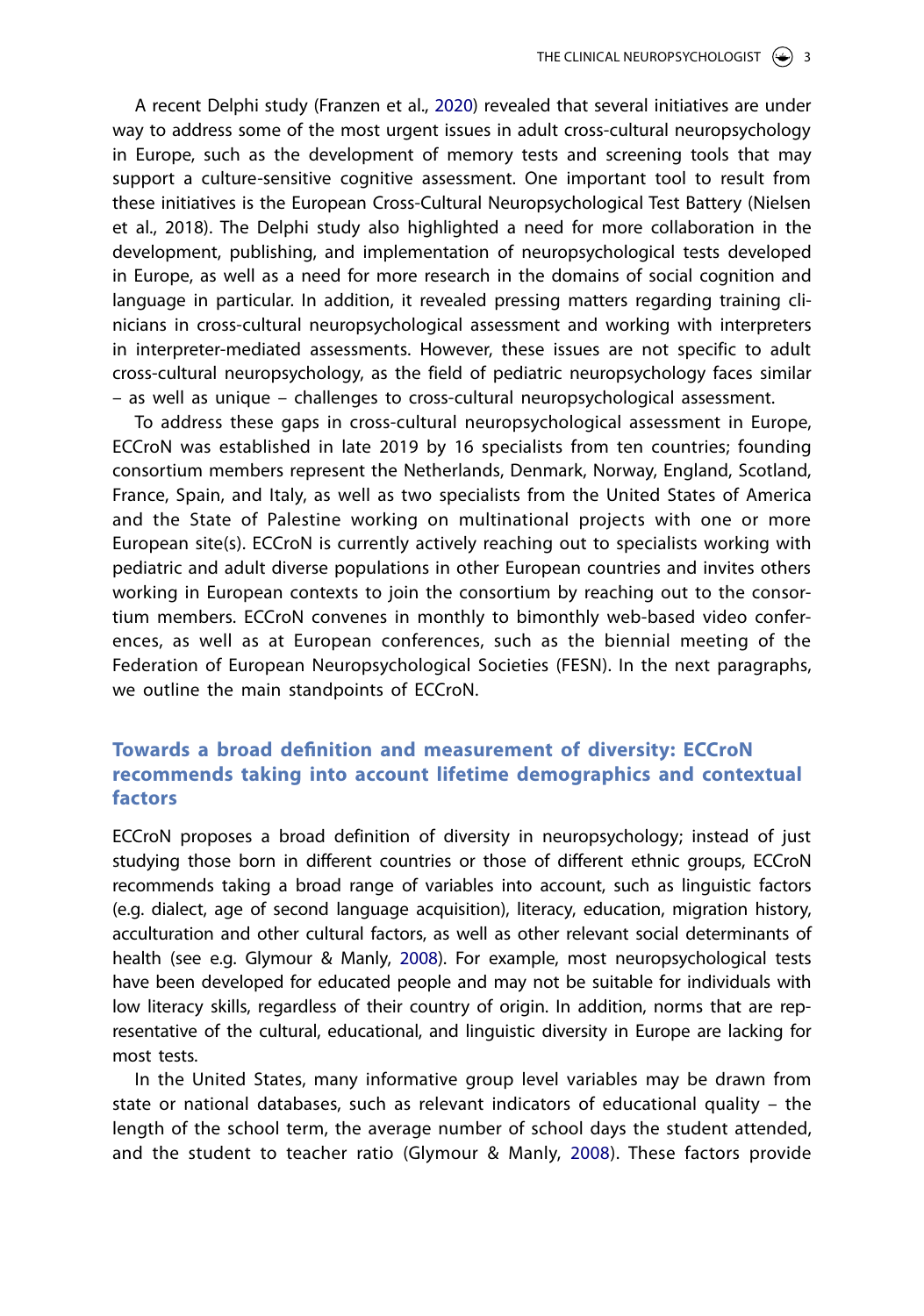additional value alongside traditional self-report variables, such as urban versus rural location of the school and whether single primary school lessons comprised children of several ages. As such regional or national data are often unavailable in Europe – even more so in those who immigrated from countries outside of Europe – collaborative approaches are needed to better measure and take diversity-related variables into account. A step in this direction would be to explore whether these variables are currently being measured by researchers and clinicians, and if so, how they are operationalized. This may lead to a recommended set of variables to consider in research and clinical assessment of diverse individuals across Europe – containing, for example, suitable measures of acculturation or educational quality. The ECCroN consortium members have started working towards this goal by structurally taking inventory of whether/how each of the aspects in the ECLECTIC framework (Fujii, [2018](#page-10-6)) are currently being measured by the consortium members. This framework encompasses Education (level, quality, literacy), Culture and acculturation, Language (spoken and proficiency in the majority language), Economic issues, Communication style, the Testing situation (including comfort and motivation), the conceptualization of Intelligence, and the Context of immigration.

### <span id="page-4-5"></span>**ECCroN supports the use of widely applicable cross-cultural tests as opposed to race-based norms**

<span id="page-4-7"></span>A recent study in a small sample of European experts in cross-cultural neuropsychology indicated that appropriate norms were not available for some – and sometimes even for none – of the available tests used in the clinic, or that norms were only available for some populations (Franzen et al., [2020](#page-10-3)). Race-based norms, which are commonly – but controversially (Manly & Echemendia, [2007](#page-11-2)) – applied in countries such as the United States, are not widely used in Europe. This should be seen in light of the historic events in Europe during World War II and subsequent European policies: EU member states generally have strict legislation regarding data collection by race – and to a lesser degree ethnicity – to prevent discrimination (Farkas, [2017](#page-10-7)).

<span id="page-4-6"></span><span id="page-4-4"></span><span id="page-4-3"></span><span id="page-4-2"></span><span id="page-4-1"></span><span id="page-4-0"></span>Given the marked diversity in Europe and the controversial nature of race-based norms, ECCroN advocates against race-based norms as a solution to the challenging interpretation of group differences on neuropsychological tests. Instead, ECCroN aims to focus on the development, validation, and standardization of more widely applicable/ cross-culturally applicable tests. Many traditional neuropsychological tests, such as the Trail Making Test, are unsuitable for diverse populations, due to their reliance on school-based skills such as reading and writing (in the Latin alphabet) and the culturally-specific abstract reasoning skills they require (Fernandez & Marcopulos, [2008](#page-10-8); Franzen, van den Berg, et al., 2020; Ganguli et al., [1996](#page-10-9)). In addition, tests emphasizing speed may be less suitable as cultural differences exist in time perception (Agranovich et al., [2011\)](#page-9-0) – e.g. a good result may be considered as contingent upon a slow, thorough process (Agranovich & Puente, [2007](#page-9-1); Ardila, [2005\)](#page-9-2). Applying race-based norms on tests in which floor effects are likely to occur due to factors other than cognitive impairment will preclude valid conclusions on true cognitive functioning. For example, healthy Turkish immigrants who are illiterate often show floor performance on common tasks of visuoconstruction, such as Clock Drawing and figure copy (Nielsen & Jorgensen,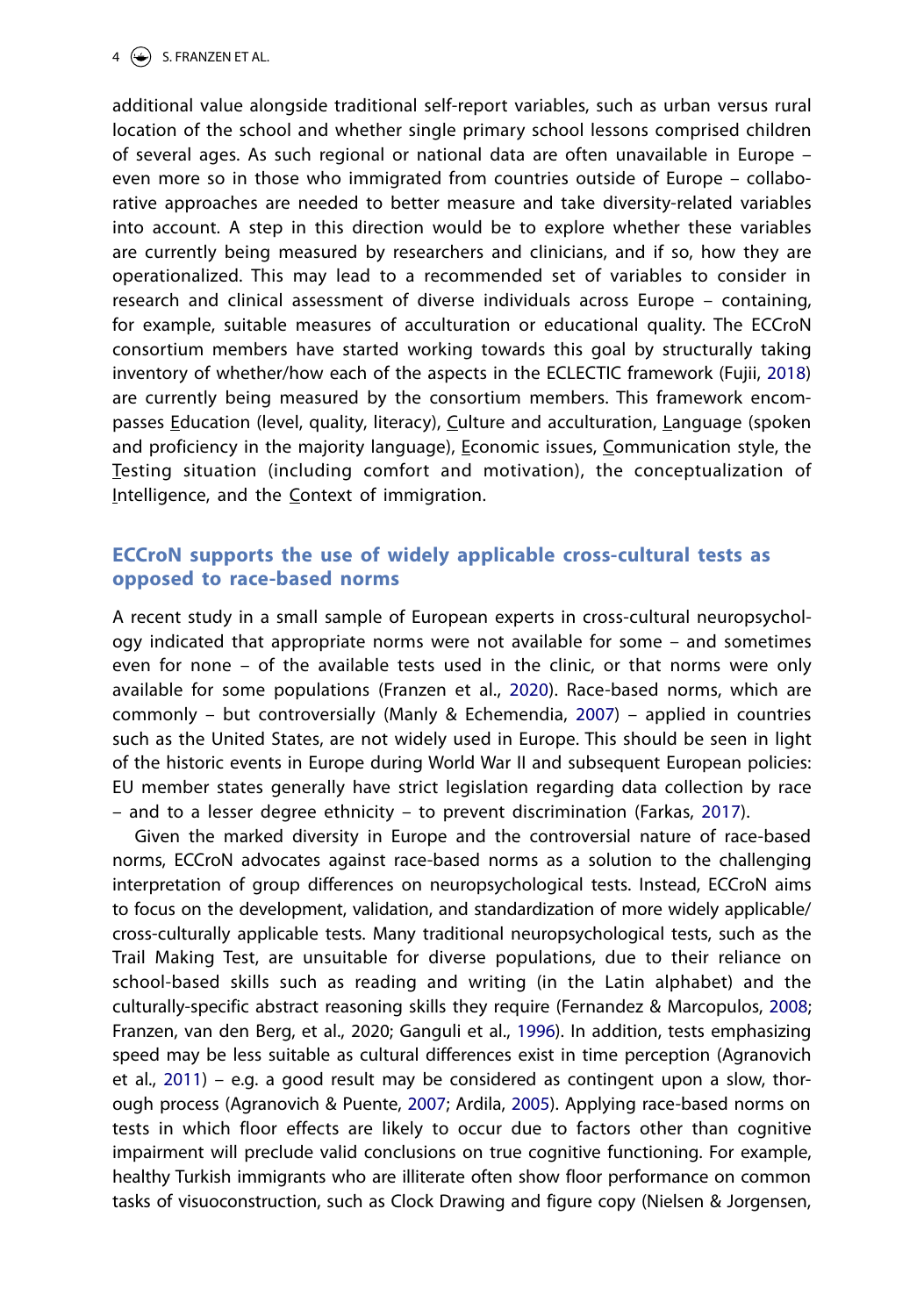<span id="page-5-12"></span><span id="page-5-4"></span>[2013\)](#page-11-3); applying a normative correction to such a performance would make it hard to document impaired test performance and will inadvertently lead to the misclassification of persons with cognitive impairment as cognitively normal. In addition, caution should be exercised before using tests that are proclaimed to be "culture-free" but that have never been studied in diverse populations – the use of such non-adapted "culture-free" test may lead to diagnostic mistakes or misclassifications (Daugherty et al., [2017](#page-10-10); Lozano-Ruiz et al., [2021\)](#page-11-4). For example, applying Spanish or British norms for the Raven's Colored Progressive Matrices – a test that has historically been labeled "culture-free" due to its minimal linguistic requirements – to a sample of normally developing Moroccan children resulted in a substantial number of children being classified as having "below average" or "impaired" intelligence (Lozano-Ruiz et al., [2021\)](#page-11-5).

<span id="page-5-8"></span><span id="page-5-3"></span><span id="page-5-2"></span>ECCroN therefore supports the use of more widely applicable, cross-cultural tests. Such tests should tap into the same cognitive ability in individuals across different cultures (construct validity) and be psychometrically sound, e.g. show clear differences in performance between persons with and without cognitive impairment (no floor effects). In addition, the influence of cultural factors such as acculturation on test performance should be minimal. These tests should use widely applicable stimuli instead of culture-specific ones – e.g. avoiding items like the igloo, pretzel, and beaver used in the Boston Naming Test (Barker-Collo, [2001;](#page-9-3) Chen et al., [2014](#page-9-4)) – and should not rely on (school-based) skills that patients likely never acquired. The concepts and instructions of these widely applicable tests should be clear and easy to understand, even for those who are not used to being tested, i.e. have limited "test-wiseness" (Aghvinian et al., [2020](#page-9-5); Ardila, [2007](#page-9-6)). Although we recognize that standardized testing is important, ECCroN recommends to actively create an environment in which diverse patients feel comfortable and will perform optimally; in some cases, this means that additional explanations are necessary to ensure patients understand the need to undergo testing and the instructions for each individual test. ECCroN also recommends that researchers follow the adaptation and translation procedures outlined by the International Test Commission ([2017](#page-11-6)) when applying existing tests to a population the test was not designed for. ECCroN is actively represented in the workgroup of the International Neuropsychological Society's Cultural Special Interest Group that is working on a neuropsychological comment on the ICT guidelines.

<span id="page-5-14"></span><span id="page-5-13"></span><span id="page-5-11"></span><span id="page-5-10"></span><span id="page-5-9"></span><span id="page-5-7"></span><span id="page-5-6"></span><span id="page-5-5"></span><span id="page-5-1"></span><span id="page-5-0"></span>Several of such widely-applicable instruments have already been developed over the years across Europe, such as the aforementioned European Cross-Cultural Neuropsychological Test Battery (CNTB, Nielsen et al., 2018), the Multicultural Cognitive Examination (MCE, Nielsen et al., [2019](#page-11-7)), the Cross-Cultural Dementia Screening (CCD, Goudsmit et al., [2017\)](#page-10-11), the computerized EMBRACED battery (Ibanez-Casas et al., in press), the computerized Battery for Neuropsychological Evaluation of Children (BENCI, Fasfous et al., 2015), an innovative verbal fluency-switching task (TFA-93, Narme et al., [2019\)](#page-11-8) and a number of culturally – or regionally – appropriate picture-based memory tests, such as the Recall of Pictures Test (RPT, Nielsen et al., [2012](#page-12-7)), modified Visual Association Test (mVAT, Franzen et al., [2019](#page-10-12)), TMA-93 (Maillet et al., [2017](#page-11-9)), and TNI-93 (Maillet et al., [2016\)](#page-11-10). A normative data and validation study was carried out for European majority groups, Pakistani/Indian, Polish, Turkish, and to a lesser extent Moroccan and Former Yugoslavian participants for CNTB (using multilingual research assistants or trained interpreters); for the CCD, the normative data and validation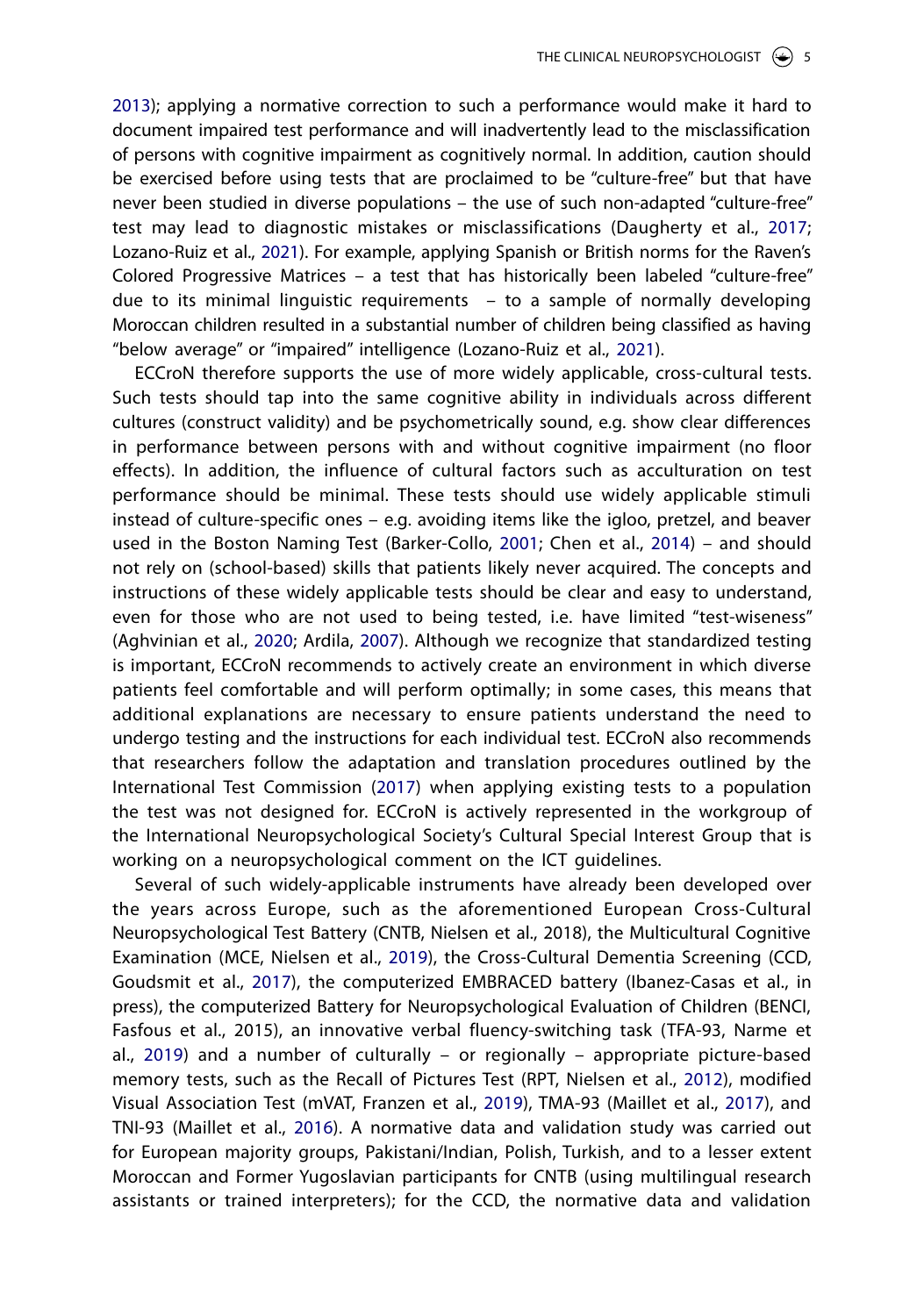study was conducted among native Dutch, Moroccan-Arabic, Moroccan-Amazigh (Berber), Turkish, Surinamese-Creole, and Surinamese-Hindustani participants (assessed by bilingual, bicultural neuropsychologists); a general multicultural immigrant population as well as native French individuals were studied for the normative data and validity studies of the TNI-93, TMA-93, and TFA-93 (assessment in French). Normative data is increasingly collected for other tests; in addition, smaller normative data sets that were not formally published are available for some tests, such as a sample of predominantly Turkish individuals for the mVAT, which was validated in multicultural memory clinics across the Netherlands.

By using these more widely applicable tests that can be administered with an interpreter present, many cultural and linguistic effects can be minimalized (e.g. Al-Jawahiri & Nielsen, 2020). Ultimately, such tests may prove more feasible in diverse patient populations, and reducing cultural and linguistic effects will make the interpretation of the results of the neuropsychological assessment less challenging. The influence of education and literacy on test performance seem to be the most difficult to reduce in test design. In some cases, education-based norms will therefore remain necessary, although some recent paradigms using ecologically relevant material, some with low linguistic demand, show promise in that respect as well (Watermeyer & Calia, [2019\)](#page-12-8). ECCroN consortium members are currently developing and validating tests measuring less well-studied cognitive domains in diverse individuals, such as language and social cognition, as well as brief tools that can be used to screen for cognitive impairment in general practice.

## <span id="page-6-3"></span>**Becoming more sensitive to diversity: ECCroN recommends improvements in clinician training and the use of interpreters**

<span id="page-6-2"></span><span id="page-6-1"></span><span id="page-6-0"></span>Ideally, the European workforce of neuropsychologists would reflect the level of diversity within European societies; in current reality it is likely far from that ideal. For example, current selection criteria result in an underrepresentation of Black and Asian applicants in doctoral programs in (clinical) psychology (Scior et al., [2007](#page-12-9)), and Black and Asian individuals are underrepresented among National Health Services psychologists in comparison to the general population (Health and Social Care Information Centre, [2013](#page-11-11)). Although data on diversity among neuropsychologists is lacking in other European countries, both experts in cross-cultural neuropsychology (Franzen et al., [2020](#page-10-3)) and the Cultural and Ethnic Diversity Taskforce of the European Federation of Psychologists' Associations (Birk Jensen & Kolman, [2018\)](#page-9-7) have previously recognized diversity among the professional workforce of (neuro)psychologists as an important issue. Currently, it is not clear which factors contribute to this underrepresentation of diverse (neuro)psychologists in Europe, and to what degree these issues vary across Europe; however, it is likely that these mechanisms will vary by country due to variation in factors such as entry criteria and selection procedures (e.g. no selection, selection based on grade point averages, selection based on assessment) and the accessibility of graduate and postgraduate education (e.g. tuition fees) across European countries. More research is urgently needed to shed light on the mechanisms behind the underrepresentation, before any targeted actions can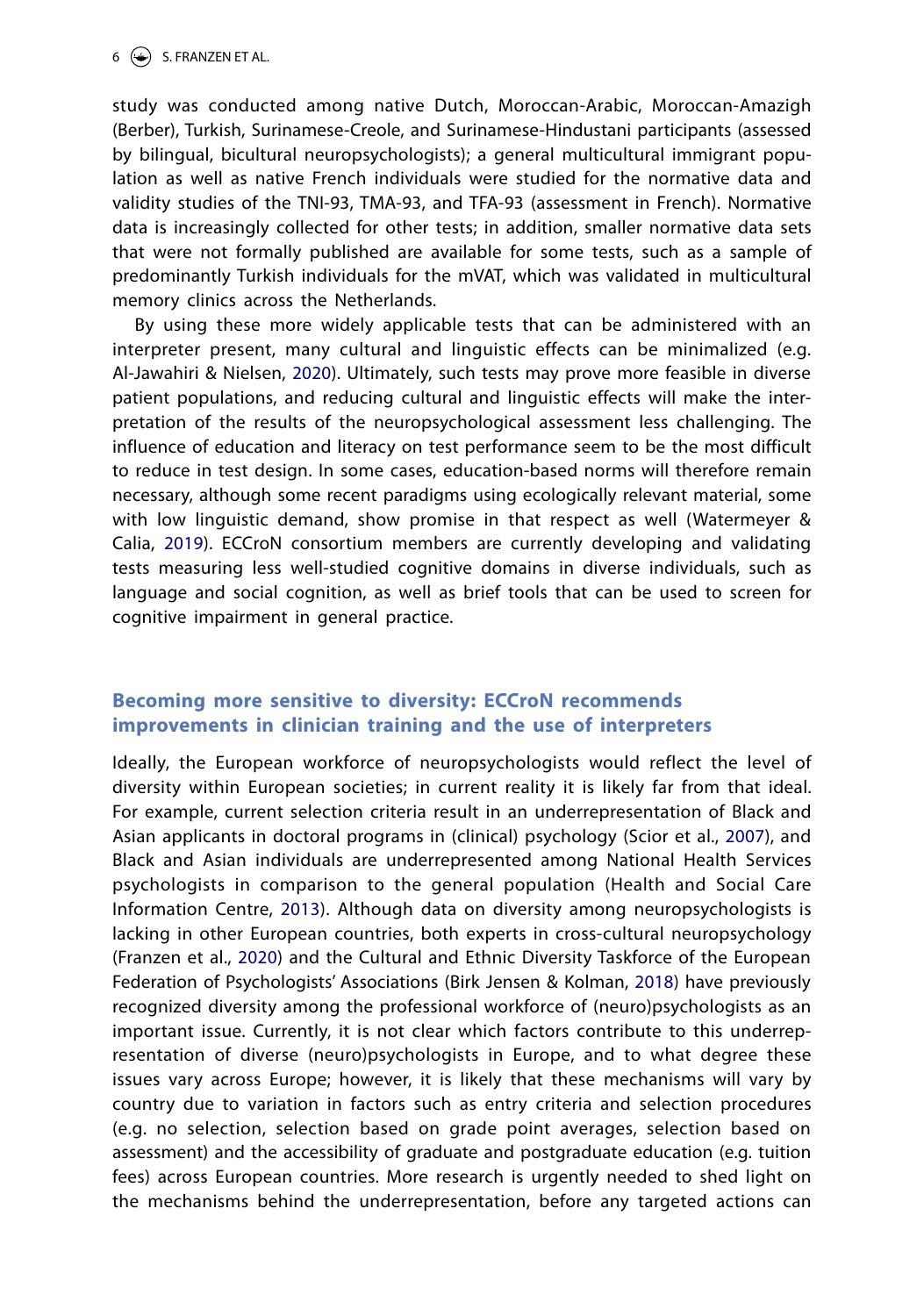be undertaken in the form of, for example, mentoring programs or changes to selection procedures.

<span id="page-7-5"></span><span id="page-7-2"></span><span id="page-7-1"></span><span id="page-7-0"></span>However, even if diversity levels were to improve, it is unlikely that it will be possible to provide same-ethnicity providers to every patient; for example, major cities in the Netherlands like Rotterdam and Amsterdam represent more than 170 nationalities (van Oosteren et al., [2013](#page-12-10)), while nationwide, there are only 161 neuropsychologists registered under the protected title of clinical neuropsychologist – who supervise a small subset of neuropsychologists among the 14,641 nationally registered health care psychologists (CIBG, [2021](#page-10-13)). While recognizing the potential benefits of assessments conducted by same-ethnicity neuropsychologists, such as outlined by e.g. Byrd et al. ([2010](#page-9-8)), ECCroN therefore advocates for a general improvement in the clinical training of all neuropsychologists in cross-cultural neuropsychological assessment, to ensure patient-friendly communication and correct administration and interpretation of cross-cultural neuropsychological tests. ECCroN is specifically investigating the development of a best practice that includes the minimal requirements for carrying out cross-cultural neuropsychological assessment, drawing inspiration from previous work by international (neuro)psychologists, such as the "Guidelines on multicultural education, training, research, practice, and organizational change for psychologists" by the American Psychological Association ([2003](#page-9-9)) and the work by Fujii ([2018\)](#page-10-14). In addition to a best practice, ECCroN is currently working towards cross-cultural clinical training at a European level, such as a European summer school or post-master course in cross-cultural neuropsychological assessment. To this end, ECCroN has started to collect and integrate existing training materials in Europe that were identified in a previous study (Franzen et al., [2020](#page-10-3)). We particularly endorse European-level training as a first step, as integrating cross-cultural neuropsychology training in all individual national neuropsychology curricula is challenging given the variation in the duration, level, and content of training in neuropsychology across European countries (Hokkanen et al., [2019](#page-11-12)). A European program ensures good accessibility, particularly for neuropsychologists working in countries in which cross-cultural neuropsychology is less developed. This program may provide state-of-the-art knowledge through physical or virtual lectures held by ECCroN members, conveying the latest evidence-based practices from the international literature. Country specific add-ons to this European summer school or post-master course can subsequently be developed if needed. After this European program has been established, ECCroN aims to contribute to the integration of cross-cultural neuropsychology in national pre- and postgraduate training programs in neuropsychology.

<span id="page-7-4"></span><span id="page-7-3"></span>Last, guidelines for interpreter-mediated neuropsychological assessment in diverse populations in Europe should be developed or adapted from existing guidelines for working with interpreters in psychological/medical practice, e.g. those of the British Psychological Society (Tribe & Thompson, [2017](#page-12-11)). These guidelines should cover several aspects; for example, they may describe how to brief interpreters before the neuropsychological assessment about the aims of the assessment and its standardized test procedures (Franzen et al., [2020\)](#page-10-3). It may also cover aspects such as the disadvantages of interpreter-mediated assessment via telephone, issues with regional variations in languages (e.g. Spanish in patients from South America)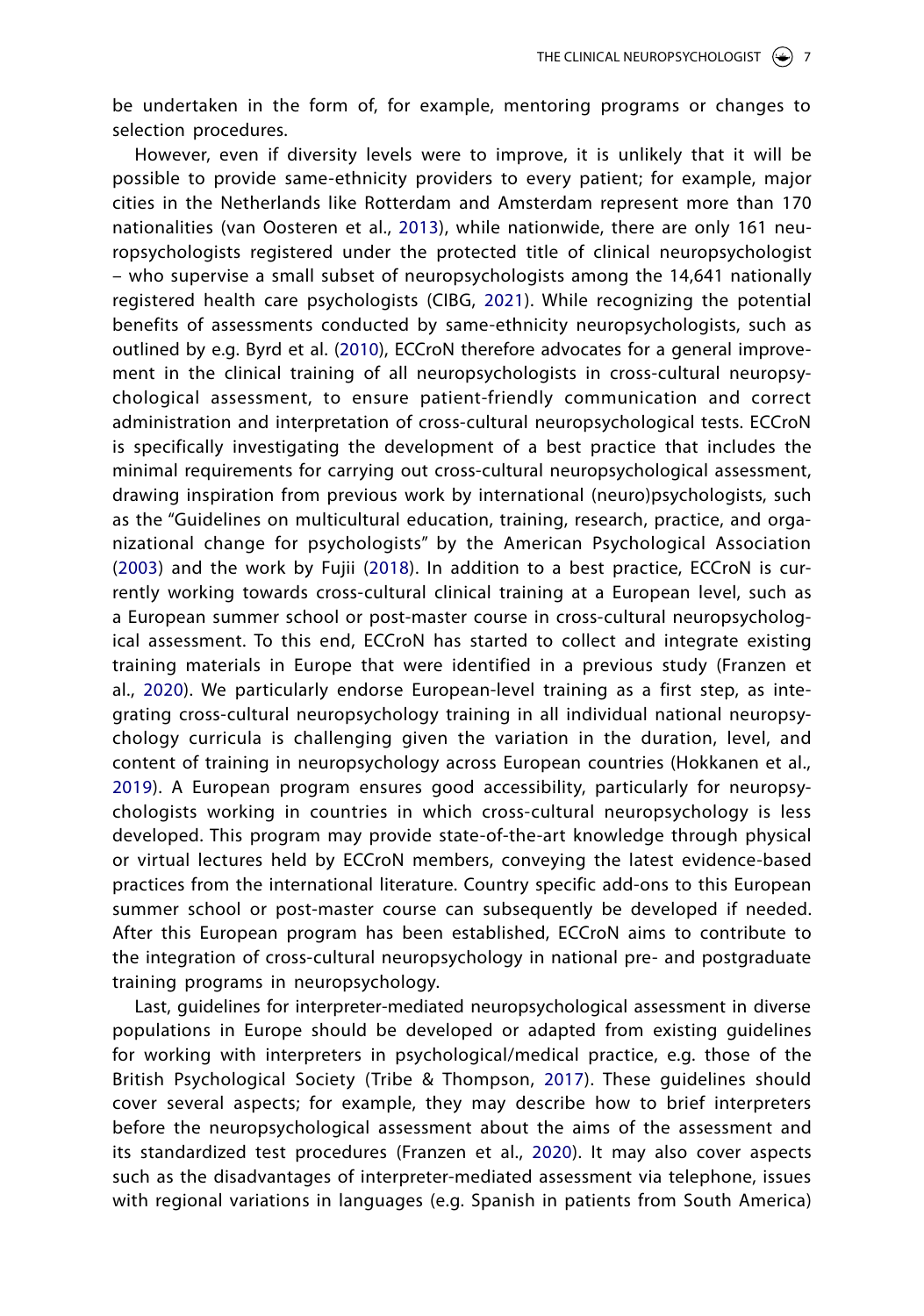<span id="page-8-3"></span>and issues with interpreters who are not certified (Franzen et al., [2020](#page-10-15); Judd et al., [2009\)](#page-11-13).

## **The potential impact of ECCroN**

<span id="page-8-5"></span>ECCroN may impact research and clinical practice in several ways. First, it may accelerate improvements in assessment and subsequent diagnosis of diverse individuals in Europe. Such improvements are urgently needed; for example, previous European work has indicated that dementia is likely over-diagnosed in diverse individuals younger than 60 years and underdiagnosed in those older than 60 (Nielsen et al., [2011\)](#page-12-12). Populations that may particularly benefit from collaborative consortium efforts are those that are relatively small and scattered across Europe. For example, there is a large population of people from Former Yugoslavia in Germany, whereas this population is notably smaller in other European countries (United Nations High Commissioner for Refugees, [2001](#page-12-13)); in such cases, multinational collaborations to validate tests or collect norms may be particularly helpful. Second, this consortium may facilitate the implementation of state-of-the-art knowledge and practices. Third, the ECCroN approach may serve as an example to other regions characterized by high levels of diversity; in fact, some of the instruments developed for diverse individuals in Europe are currently already implemented in other regions, such as the CNTB in Brazil (Araujo et al., [2020\)](#page-9-10). Fourth, standardized training at the European level ensures that clinicians across Europe have access to high quality clinical training even where such training is unavailable or not part of the curriculum for neuropsychologists in the individual countries. Last, improvements in and standardization of the measurement of diversity-related variables provides an opportunity to examine theoretical assumptions regarding the influence of these variables on test performance in diverse individuals.

## <span id="page-8-0"></span>**Conclusion**

<span id="page-8-4"></span><span id="page-8-2"></span><span id="page-8-1"></span>Here, we have raised several important challenges of cross-cultural neuropsychological assessment and assessed the practice landscape for diverse populations in Europe. Furthermore, we provide some solutions to existing barriers for culturally appropriate services. In sum, ECCroN aims to work towards a neuropsychological assessment that is carried out by neuropsychologists trained in cross-cultural assessment, with the help of a well-instructed interpreter where required, and through using tests that are specifically suitable for patients with a wide variety of backgrounds, while taking into account the full spectrum of diversity-related variables in research and clinical practice. Such an approach allows European neuropsychologists to ultimately conduct neuropsychological assessments of diverse individuals that are in line with national professional and ethical codes of conduct (e.g. British Psychological Society, [2017](#page-9-11); Dansk Psykolog Forening, [2001;](#page-10-16) Nederlands Instituut voor Psychologen, [2015](#page-11-14)). ECCroN will work to build on the momentum of existing partnerships within the collaboration to attract new members from across Europe, establishing measurable impact within the neuropsychology research and practice within Europe and beyond.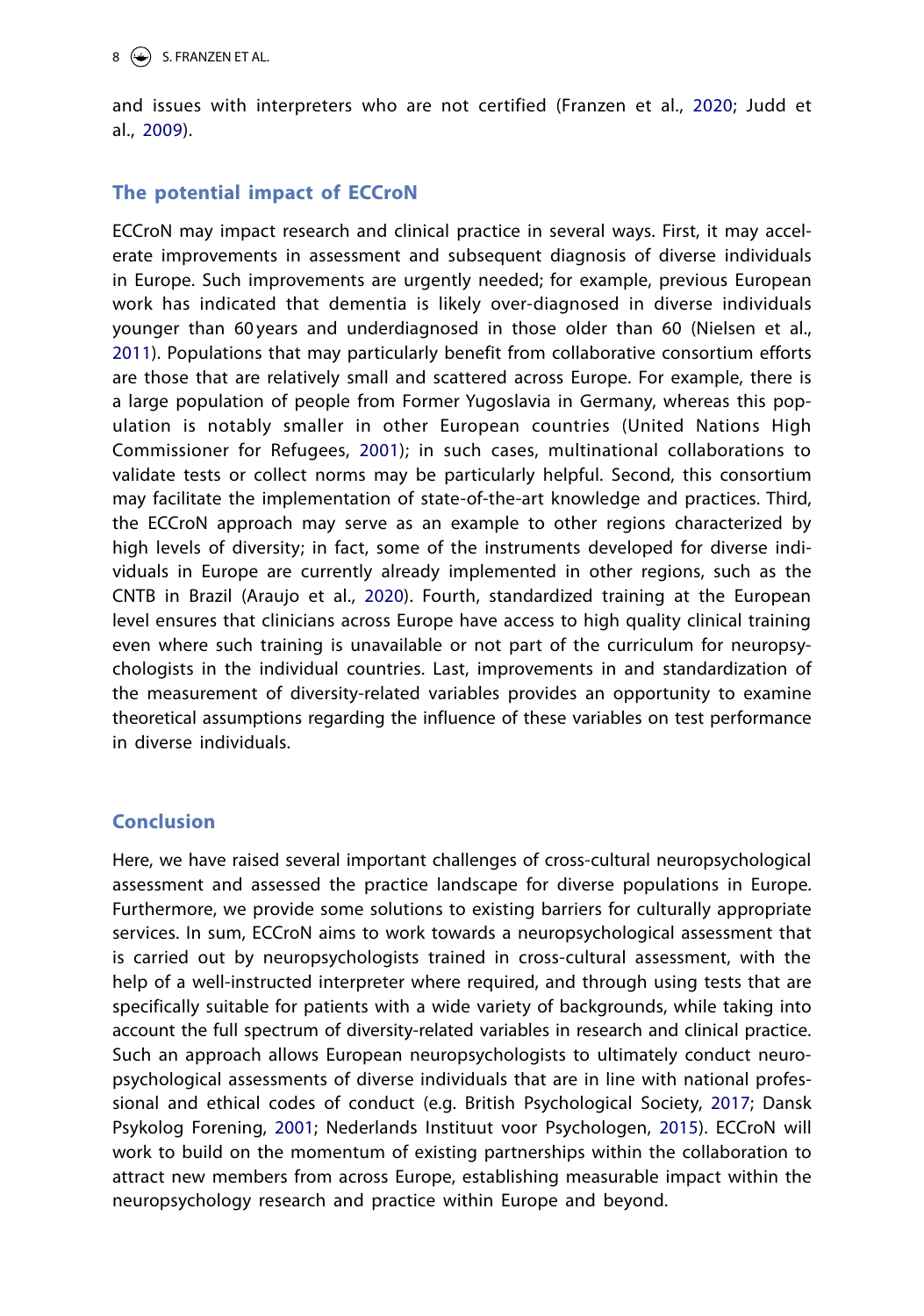#### **Disclosure statement**

No potential conflict of interest was reported by the author.

#### **Funding**

This work was supported by The Netherlands Organisation for Health Research and Development (ZonMw Memorabel) [grant number 733050834].

#### **References**

- <span id="page-9-5"></span>Aghvinian, M., Santoro, A. F., Gouse, H., Joska, J. A., Linda, T., Thomas, K. G. F., & Robbins, R. N. ([2020\)](#page-5-0). Taking the test: A qualitative analysis of cultural and contextual factors impacting neuropsychological assessment of Xhosa-speaking South Africans. *Archives of Clinical Neuropsychology*. Advance Online Publication. 36(6), 976–980. [https://doi.org/10.1093/arclin/](https://doi.org/10.1093/arclin/acaa115) [acaa115](https://doi.org/10.1093/arclin/acaa115)
- <span id="page-9-0"></span>Agranovich, A. V., Panter, A. T., Puente, A. E., & Touradji, P. [\(2011](#page-4-0)). The culture of time in neuropsychological assessment: Exploring the effects of culture-specific time attitudes on timed test performance in Russian and American samples. *Journal of the International Neuropsychological Society : JINS*, *17*(4), 692–701. <https://doi.org/10.1017/S1355617711000592>
- <span id="page-9-1"></span>Agranovich, A. V., & Puente, A. E. ([2007\)](#page-4-1). Do Russian and American normal adults perform similarly on neuropsychological tests? Preliminary findings on the relationship between culture and test performance. *Archives of Clinical Neuropsychology : The Official Journal of the National Academy of Neuropsychologists*, *22*(3), 273–282. <https://doi.org/10.1016/j.acn.2007.01.003>
- Al-Jawahiri, F. V., & Nielsen, T. R. (2021). Effects of Acculturation on the Cross-Cultural Neuropsychological Test Battery (CNTB) in a Culturally and Linguistically Diverse Population in Denmark. *Archives of Clinical Neuropsychology*, *36*(3), 381–393. [https://doi.org/10.1093/arclin/](https://doi.org/10.1093/arclin/acz083  ) [acz083](https://doi.org/10.1093/arclin/acz083  )
- <span id="page-9-9"></span>American Psychological Association. [\(2003\)](#page-7-0). Guidelines on multicultural education, training, research, practice, and organizational change for psychologists. *The American Psychologist*, *58*(5), 377–402. [https://doi.org/10.1037/0003-066X.58.5.377.](https://doi.org/10.1037/0003-066X.58.5.377)
- <span id="page-9-10"></span>Araujo, N. B., Nielsen, T. R., Barca, M. L., Engedal, K., Marinho, V., Deslandes, A. C., Coutinho, E. S., & Laks, J. ([2020\)](#page-8-0). Brazilian version of the European Cross-Cultural Neuropsychological Test Battery (CNTB-BR): Diagnostic accuracy across schooling levels. *Revista Brasileira de Psiquiatria (Sao Paulo, Brazil : 1999)*, *42*(3), 286–294. <https://doi.org/10.1590/1516-4446-2019-0539>
- <span id="page-9-2"></span>Ardila, A. [\(2005](#page-4-2)). Cultural values underlying psychometric cognitive testing. *Neuropsychology Review*, *15*(4), 185–195. <https://doi.org/10.1007/s11065-005-9180-y>
- <span id="page-9-6"></span>Ardila, A. ([2007\)](#page-5-1). The impact of culture on neuropsychological test performance. In B. P. Uzzell, M. Ponton, & A. Ardila (Eds.), *International handbook of cross-cultural neuropsychology* (pp. 23–44). Psychology Press.
- <span id="page-9-3"></span>Barker-Collo, S. L. ([2001\)](#page-5-2). The 60-item Boston Naming Test: Cultural bias and possible adaptations for New Zealand. *Aphasiology*, *15*(1), 85–92. <https://doi.org/10.1080/02687040042000124>
- <span id="page-9-7"></span>Birk Jensen, I., & Kolman, L. [\(2018\)](#page-6-0). Meaning of the EFPA Task Force Cultural and Ethnic Diversity for Psychologists in Europe. In A. Thomas (Ed.), *Cultural and ethnic diversity: How European psychologists can meet the challenges* (pp. 5–12). Hogrefe.
- <span id="page-9-11"></span>British Psychological Society. [\(2017](#page-8-1)). *BPS practice guidelines*. [https://www.bps.org.uk/news-and-pol](https://www.bps.org.uk/news-and-policy/practice-guidelines)[icy/practice-guidelines](https://www.bps.org.uk/news-and-policy/practice-guidelines)
- <span id="page-9-8"></span>Byrd, D., Razani, J., Suarez, P., Lafosse, J. M., Manly, J., & Attix, D. K. ([2010](#page-7-1)). Diversity Summit 2008: Challenges in the recruitment and retention of ethnic minorities in neuropsychology. *The Clinical Neuropsychologist*, *24*(8), 1279–1291. <https://doi.org/10.1080/13854046.2010.521769>
- <span id="page-9-4"></span>Chen, T. B., Lin, C. Y., Lin, K. N., Yeh, Y. C., Chen, W. T., Wang, K. S., & Wang, P. N. ([2014](#page-5-3)). Culture qualitatively but not quantitatively influences performance in the Boston naming test in a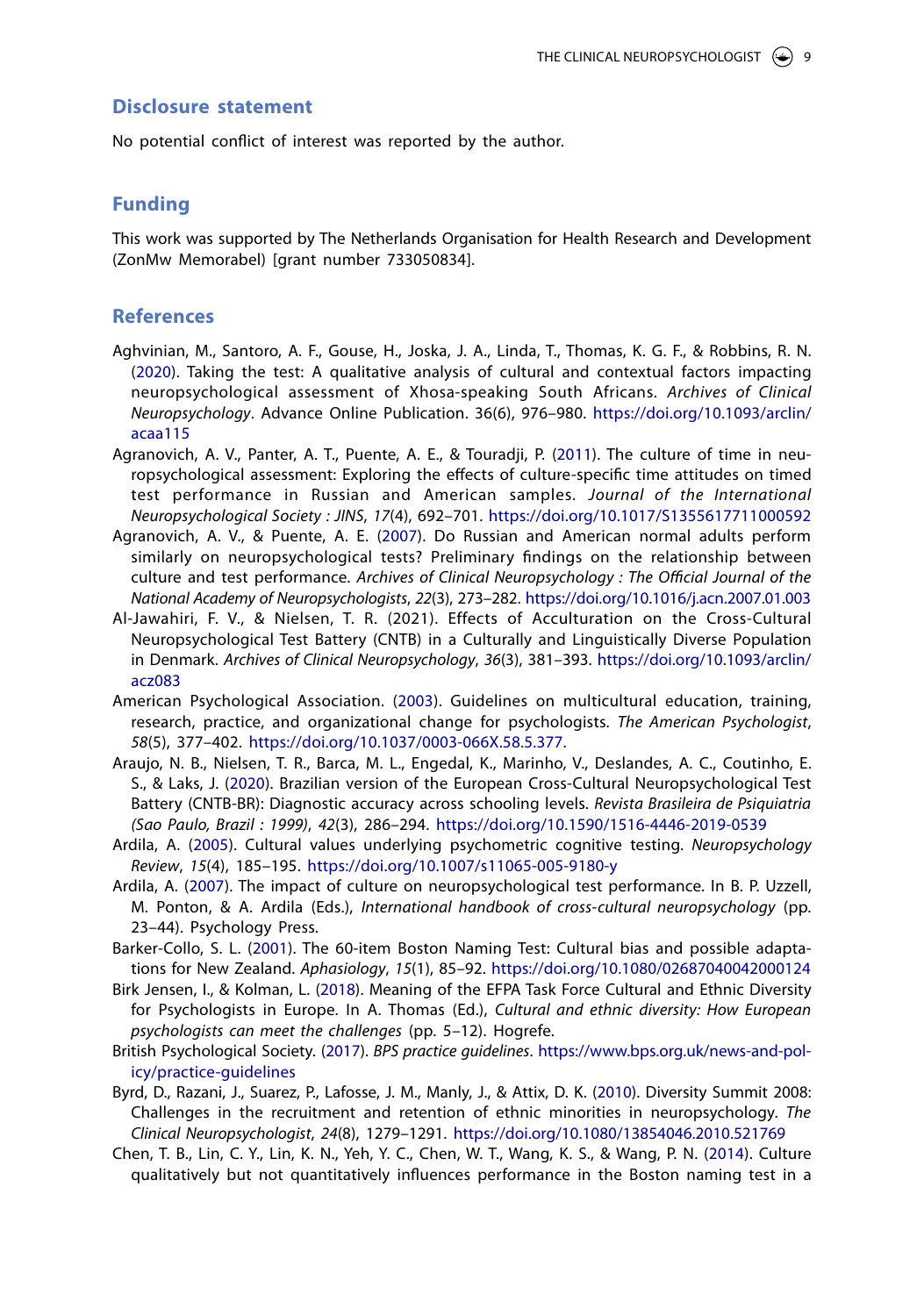10  $\left(\rightarrow\right)$  S. FRANZEN ET AL.

chinese-speaking population. *Dementia and Geriatric Cognitive Disorders Extra*, *4*(1), 86–94. <https://doi.org/10.1159/000360695>

- <span id="page-10-13"></span>CIBG. ([2021\)](#page-7-2). Basisberoep en specialisme – specialismen per 1 juni 2021. Ministerie van Volksgezondheid, Welzijn en Sport. [https://www.bigregister.nl/over-het-big-register/cijfers/](https://www.bigregister.nl/over-het-big-register/cijfers/basisberoep-en-specialisme) [basisberoep-en-specialisme](https://www.bigregister.nl/over-het-big-register/cijfers/basisberoep-en-specialisme)
- <span id="page-10-16"></span>Dansk Psykolog Forening. [\(2001](#page-8-2)). Retningslinjer for Neuropsykologiske Undersøgelser – specielt med hensyn til test. <https://www.dp.dk/neuropsykologiske-undersogelser/>
- <span id="page-10-10"></span>Daugherty, J. C., Puente, A. E., Fasfous, A. F., Hidalgo-Ruzzante, N., & Perez-Garcia, M. ([2017\)](#page-5-4). Diagnostic mistakes of culturally diverse individuals when using North American neuropsychological tests. *Applied Neuropsychology. Adult*, *24*(1), 16–22. [https://doi.org/10.1080/23279](https://doi.org/10.1080/23279095.2015.1036992) [095.2015.1036992](https://doi.org/10.1080/23279095.2015.1036992)
- <span id="page-10-1"></span><span id="page-10-0"></span>Diez Guardia, N., & Pichelmann, K. [\(2006](#page-2-0)). *Labour migration patterns in Europe: Recent trends, future challenges*. [https://ec.europa.eu/economy\\_finance/publications/pages/publication644\\_](https://ec.europa.eu/economy_finance/publications/pages/publication644_en.pdf) [en.pdf](https://ec.europa.eu/economy_finance/publications/pages/publication644_en.pdf)
- <span id="page-10-2"></span>European Commission/EACEA/Eurydice. ([2017\)](#page-2-1). *Key Data on Teaching Languages at School in Europe – 2017 Edition Eurydice Report*. Publications Office of the European Union.
- <span id="page-10-7"></span>Farkas, L. ([2017\)](#page-4-3). *Data collection in the field of ethnicity: Analysis and comparative review of equality data collection practices in the European Union*. Publications Office of the European Union.
- Fasfous, A. F., Peralta-Ramirez, M. I., Perez-Marfil, M. N., Cruz-Quintana, F., Catena-Martinez, A., & Perez-Garcia, M. (2015). Reliability and validity of the Arabic version of the computerized Battery for Neuropsychological Evaluation of Children (BENCI). *Child Neuropsychology : A Journal on Normal and Abnormal Development in Childhood and Adolescence*, *21*(2), 210–224. <https://doi.org/10.1080/09297049.2014.896330>
- <span id="page-10-8"></span>Fernandez, A. L., & Marcopulos, B. A. ([2008](#page-4-4)). A comparison of normative data for the Trail Making Test from several countries: Equivalence of norms and considerations for interpretation. *Scandinavian Journal of Psychology*, *49*(3), 239–246. [https://doi.](https://doi.org/10.1111/j.1467-9450.2008.00637.x) [org/10.1111/j.1467-9450.2008.00637.x](https://doi.org/10.1111/j.1467-9450.2008.00637.x)
- <span id="page-10-15"></span><span id="page-10-3"></span>Franzen, S., Papma, J. M., van den Berg, E., & Nielsen, T. R. [\(2020](#page-3-0)). Cross-cultural neuropsychological assessment in the European Union: A Delphi expert study. *Archives of Clinical Neuropsychology*. 36(5), 815–830. <https://doi.org/10.1093/arclin/acaa083>
- Franzen, S., van den Berg, E., Goudsmit, M., Jurgens, C. K., van de Wiel, L., Kalkisim, Y., Uysal-Bozkir, O., Ayhan, Y., Nielsen, T. R., & Papma, J. M. (2020). A systematic review of neuropsychological tests for the assessment of dementia in non-Western, low-educated or illiterate populations. *Journal of the International Neuropsychological Society : JINS*, *26*(3), 331–351. [https://doi.](https://doi.org/10.1017/S1355617719000894) [org/10.1017/S1355617719000894](https://doi.org/10.1017/S1355617719000894)
- <span id="page-10-12"></span>Franzen, S., van den Berg, E., Kalkisim, Y., van de Wiel, L., Harkes, M., van Bruchem-Visser, R. L., de Jong, F. J., Jiskoot, L. C., & Papma, J. M. ([2019\)](#page-5-5). Assessment of visual association memory in low-educated, non-Western immigrants with the modified Visual Association Test. *Dementia and Geriatric Cognitive Disorders*, *47*(4–6), 345–354. <https://doi.org/10.1159/000501151>
- <span id="page-10-14"></span><span id="page-10-6"></span>Fujii, D. E. M. ([2018\)](#page-4-5). Developing a cultural context for conducting a neuropsychological evaluation with a culturally diverse client: The ECLECTIC framework. *The Clinical Neuropsychologist*, *32*(8), 1356–1392. <https://doi.org/10.1080/13854046.2018.1435826>
- <span id="page-10-9"></span>Ganguli, M., Chandra, V., Gilby, J. E., Ratcliff, G., Sharma, S. D., Pandav, R., Seaberg, E. C., & Belle, S. ([1996\)](#page-4-6). Cognitive test performance in a community-based nondemented elderly sample in rural India: The Indo-U.S. Cross-National Dementia Epidemiology Study. *International Psychogeriatrics*, *8*(4), 507–524. <https://doi.org/10.1017/s1041610296002852>
- <span id="page-10-5"></span><span id="page-10-4"></span>Glymour, M. M., & Manly, J. J. [\(2008](#page-3-1)). Lifecourse social conditions and racial and ethnic patterns of cognitive aging. *Neuropsychology Review*, *18*(3), 223–254. [https://doi.org/10.1007/](https://doi.org/10.1007/s11065-008-9064-z) [s11065-008-9064-z](https://doi.org/10.1007/s11065-008-9064-z)
- <span id="page-10-11"></span>Goudsmit, M., Uysal-Bozkir, O., Parlevliet, J. L., van Campen, J. P. C. M., de Rooij, S. E., & Schmand, B. [\(2017](#page-5-6)). The Cross-Cultural Dementia Screening (CCD): A new neuropsychological screening instrument for dementia in elderly immigrants. *Journal of Clinical and Experimental Neuropsychology*, *39*(2), 163–172. <https://doi.org/10.1080/13803395.2016.1209464>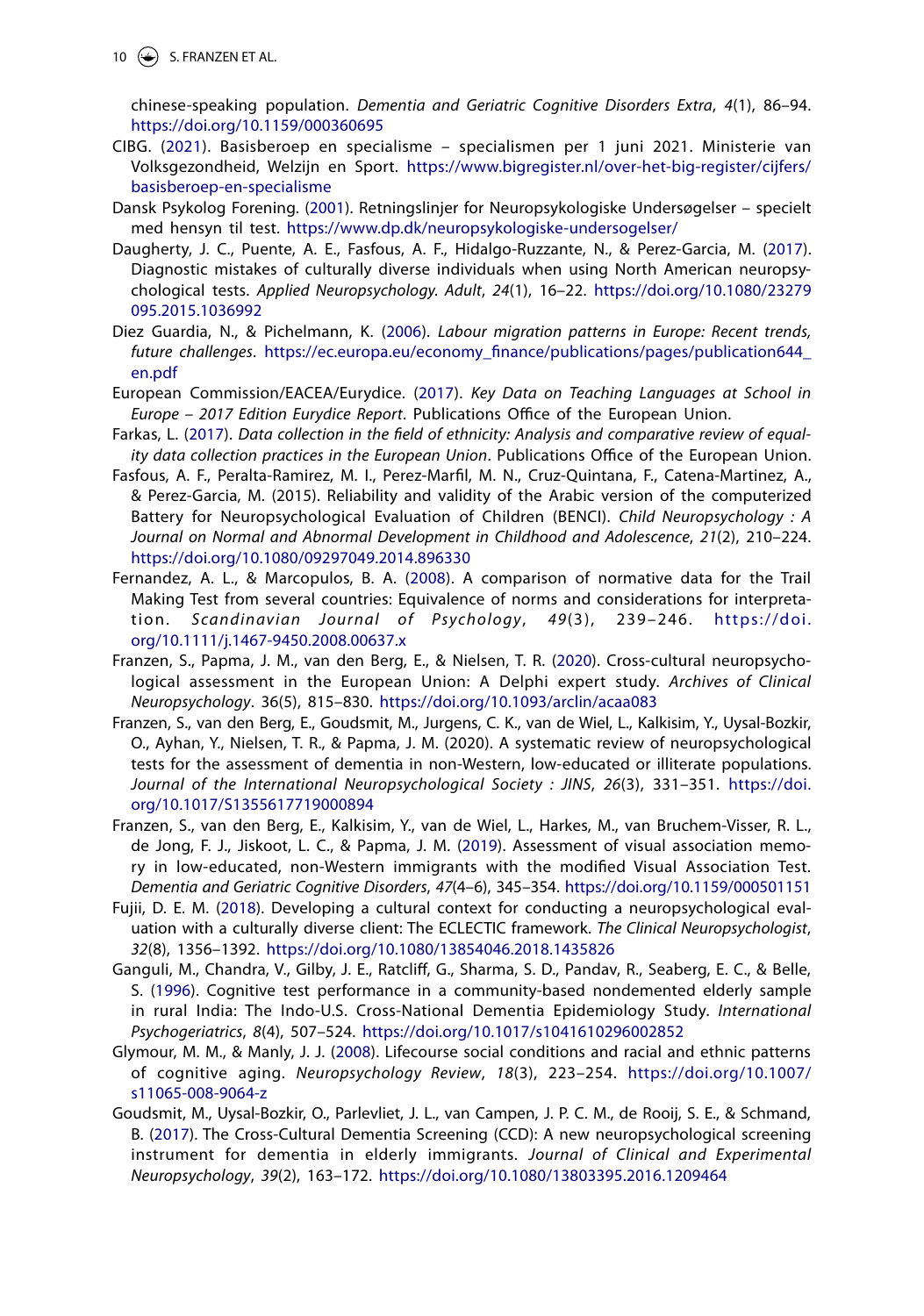- <span id="page-11-11"></span>Health and Social Care Information Centre. [\(2013](#page-6-1)). *NHS workforce, summary of staff in the NHS: Results from September 2012 census*. [https://digital.nhs.uk/data-and-information/publications/](https://digital.nhs.uk/data-and-information/publications/statistical/nhs-workforce-statistics-overview/nhs-workforce-summary-of-staff-in-the-nhs-results-from-september-2012-census) [statistical/nhs-workforce-statistics-overview/nhs-workforce-summary-of-staff-in-the-nhs-resu](https://digital.nhs.uk/data-and-information/publications/statistical/nhs-workforce-statistics-overview/nhs-workforce-summary-of-staff-in-the-nhs-results-from-september-2012-census) [lts-from-september-2012-census](https://digital.nhs.uk/data-and-information/publications/statistical/nhs-workforce-statistics-overview/nhs-workforce-summary-of-staff-in-the-nhs-results-from-september-2012-census)
- <span id="page-11-12"></span>Hokkanen, L., Lettner, S., Barbosa, F., Constantinou, M., Harper, L., Kasten, E., Mondini, S., Persson, B., Varako, N., & Hessen, E. [\(2019](#page-7-3)). Training models and status of clinical neuropsychologists in Europe: Results of a survey on 30 countries. *The Clinical Neuropsychologist*, *33*(1), 32–56. <https://doi.org/10.1080/13854046.2018.1484169>
- Ibanez-Casas, I., Leonard, B. E., Pérez-García, M., & Puente, A. E. (in press). *Development of a computerized battery for cross-cultural neuropsychological assessment: The EMBRACED project*. Bethlehem University Journal.
- <span id="page-11-6"></span>International Test Commission. ([2017\)](#page-5-7). *The ITC Guidelines for Translating and Adapting Tests* (2nd ed.). [www.InTestCom.org](http://www.InTestCom.org)
- <span id="page-11-13"></span>Judd, T., Capetillo, D., Carrión-Baralt, J., Mármol, L., San Miguel-Montes, L., Navarrete, M. G., Puente, A. E., Rodas Romero, H., & Valdés, J., & The NAN Policy and Planning Committee. ([2009](#page-8-3)). Professional Considerations for Improving the NeuropsychologicalEvaluation of Hispanics: A National Academy of Neuropsychology Education Paper. *Archives of Clinical Neuropsychology*, *24*(2), 135–137. https:// <https://doi.org/10.1093/arclin/acp016>
- <span id="page-11-1"></span><span id="page-11-0"></span>Kunst, A. E., Stronks, K., & Agyemang, C. ([2011](#page-2-2)). Non-communicable diseases. In R. Bernd, P. Mladovsky, W. Devillé, B. Rijks, R. Petrova-Benedict, & M. McKee (Eds.), *Migration and Health in the European Union* (pp. 101–120). Open University Press.
- <span id="page-11-5"></span><span id="page-11-4"></span>Lozano-Ruiz, A., Fasfous, A. F., Ibanez-Casas, I., Cruz-Quintana, F., Perez-Garcia, M., & Pérez-Marfil, M. N. [\(2021](#page-5-8)). Cultural bias in intelligence assessment using a culture-free test in Moroccan children. *Archives of Clinical Neuropsychology*. Advance Online Publication. [https://doi.](https://doi.org/10.1093/arclin/acab005) [org/10.1093/arclin/acab005](https://doi.org/10.1093/arclin/acab005)
- <span id="page-11-10"></span>Maillet, D., Matharan, F., Le Clesiau, H., Bailon, O., Peres, K., Amieva, H., & Belin, C. ([2016](#page-5-9)). TNI-93: A new memory test for dementia detection in illiterate and low-educated patients. *Archives of Clinical Neuropsychology*, *31*(8), 896–903. <https://doi.org/10.1093/arclin/acw065>
- <span id="page-11-9"></span>Maillet, D., Narme, P., Amieva, H., Matharan, F., Bailon, O., Le Clesiau, H., & Belin, C. ([2017\)](#page-5-10). The TMA-93: A new memory test for Alzheimer's disease in illiterate and less educated people. *American Journal of Alzheimer's Disease and Other Dementias*, *32*(8), 461–467. [https://doi.](https://doi.org/10.1177/1533317517722630) [org/10.1177/1533317517722630](https://doi.org/10.1177/1533317517722630)
- <span id="page-11-2"></span>Manly, J. J., & Echemendia, R. J. [\(2007](#page-4-7)). Race-specific norms: Using the model of hypertension to understand issues of race, culture, and education in neuropsychology. *Archives of Clinical Neuropsychology*, *22*(3), 319–325. <https://doi.org/10.1016/j.acn.2007.01.006>
- <span id="page-11-8"></span>Narme, P., Maillet, D., Palisson, J., Le Clesiau, H., Moroni, C., & Belin, C. [\(2019](#page-5-11)). How to assess executive functions in a low-educated and multicultural population using a switching verbal fluency test (the TFA-93) in neurodegenerative diseases? *American Journal of Alzheimer's Disease and Other Dementias*, *34*(7–8), 469–477. <https://doi.org/10.1177/> [1533317519833844](https://doi.org/10.1177/)
- <span id="page-11-14"></span>Nederlands Instituut voor Psychologen. [\(2015\)](#page-8-4). *Beroepscode voor psychologen* 2015. [https://](https://www.psynip.nl/en/dutch-association-psychologists/code-of-ethics/code-ethics-2015/respect-general/) [www.psynip.nl/en/dutch-association-psychologists/code-of-ethics/code-ethics-2015/](https://www.psynip.nl/en/dutch-association-psychologists/code-of-ethics/code-ethics-2015/respect-general/) [respect-general/](https://www.psynip.nl/en/dutch-association-psychologists/code-of-ethics/code-ethics-2015/respect-general/)
- <span id="page-11-3"></span>Nielsen, T. R., & Jorgensen, K. ([2013](#page-5-12)). Visuoconstructional abilities in cognitively healthy illiterate Turkish immigrants: A quantitative and qualitative investigation. *The Clinical Neuropsychologist*, *27*(4), 681–692. <https://doi.org/10.1080/13854046.2013.767379>
- <span id="page-11-7"></span>Nielsen, T. R., Segers, K., Vanderaspoilden, V., Beinhoff, U., Minthon, L., Pissiota, A., Bekkhus-Wetterberg, P., Bjorklof, G. H., Tsolaki, M., Gkioka, M., & Waldemar, G. ([2019\)](#page-5-13). Validation of a brief Multicultural Cognitive Examination (MCE) for evaluation of dementia. *International Journal of Geriatric Psychiatry*, *34*(7), 982–989. <https://doi.org/10.1002/gps.5099>
- Nielsen, T. R., Segers, K., Vanderaspoilden, V., Bekkhus-Wetterberg, P., Minthon, L., Pissiota, A., Bjorklof, G. H., Beinhoff, U., Tsolaki, M., Gkioka, M., & Waldemar, G. (2018). Performance of middle-aged and elderly European minority and majority populations on a Cross-cultural